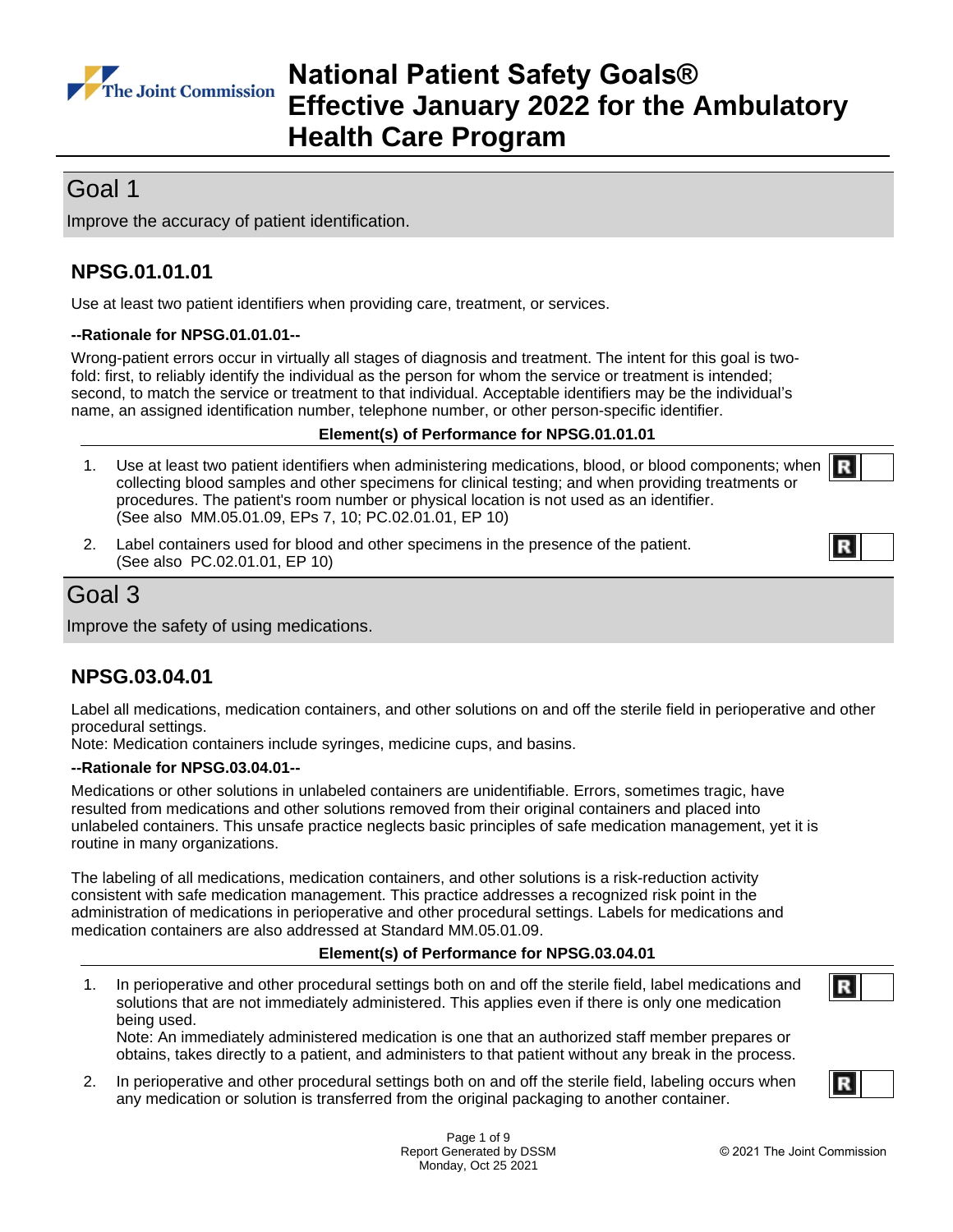

- 3. In perioperative and other procedural settings both on and off the sterile field, medication or solution labels include the following:
	- Medication or solution name
	- Strength
	- Amount of medication or solution containing medication (if not apparent from the container)
	- Diluent name and volume (if not apparent from the container)
	- Expiration date when not used within 24 hours
	- Expiration time when expiration occurs in less than 24 hours

Note: The date and time are not necessary for short procedures, as defined by the organization.

- 4. Verify all medication or solution labels both verbally and visually. Verification is done by two individuals qualified to participate in the procedure whenever the person preparing the medication or solution is not the person who will be administering it.
- 5. Label each medication or solution as soon as it is prepared, unless it is immediately administered. Note: An immediately administered medication is one that an authorized staff member prepares or obtains, takes directly to a patient, and administers to that patient without any break in the process.
- 6. Immediately discard any medication or solution found unlabeled.
- 7. Remove all labeled containers on the sterile field and discard their contents at the conclusion of the procedure.

Note: This does not apply to multiuse vials that are handled according to infection control practices.

8. All medications and solutions both on and off the sterile field and their labels are reviewed by entering and exiting staff responsible for the management of medications.

### **NPSG.03.05.01**

Reduce the likelihood of patient harm associated with the use of anticoagulant therapy. Note: This requirement does not apply to routine situations in which short-term prophylactic anticoagulation is used for preventing venous thromboembolism (for example, related to procedures or hospitalization).

#### **--Rationale for NPSG.03.05.01--**

Anticoagulation therapy can be used as therapeutic treatment for several conditions, the most common of which are atrial fibrillation, deep vein thrombosis, pulmonary embolism, and mechanical heart valve implant. However, it is important to note that anticoagulant medications are more likely than others to cause harm due to complex dosing, insufficient monitoring, and inconsistent patient compliance. This National Patient Safety Goal has great potential to positively impact the safety of patients on this class of medications, including improving patient outcomes.

To achieve better patient outcomes, patient education is a vital component of an anticoagulation therapy program. Effective anticoagulation education includes face-to-face interaction with a trained professional who works closely with patients to be sure that they understand the risks involved with anticoagulation therapy and the precautions they need to take. The use of standardized practices for anticoagulation therapy that include patient involvement can reduce the risk of adverse drug events associated with heparin (unfractionated), low molecular weight heparin, warfarin, and direct oral anticoagulants (DOACs).

#### **Element(s) of Performance for NPSG.03.05.01**

- 1. The organization uses approved protocols and evidence-based practice guidelines for the initiation and  $\|\cdot\|$ maintenance of anticoagulant therapy that address medication selection; dosing, including adjustments for age and renal or liver function; drug–drug and drug–food interactions; and other risk factors as applicable.
- 2. The organization uses approved protocols and evidence-based practice guidelines for reversal of anticoagulation and management of bleeding events related to each anticoagulant medication.







Е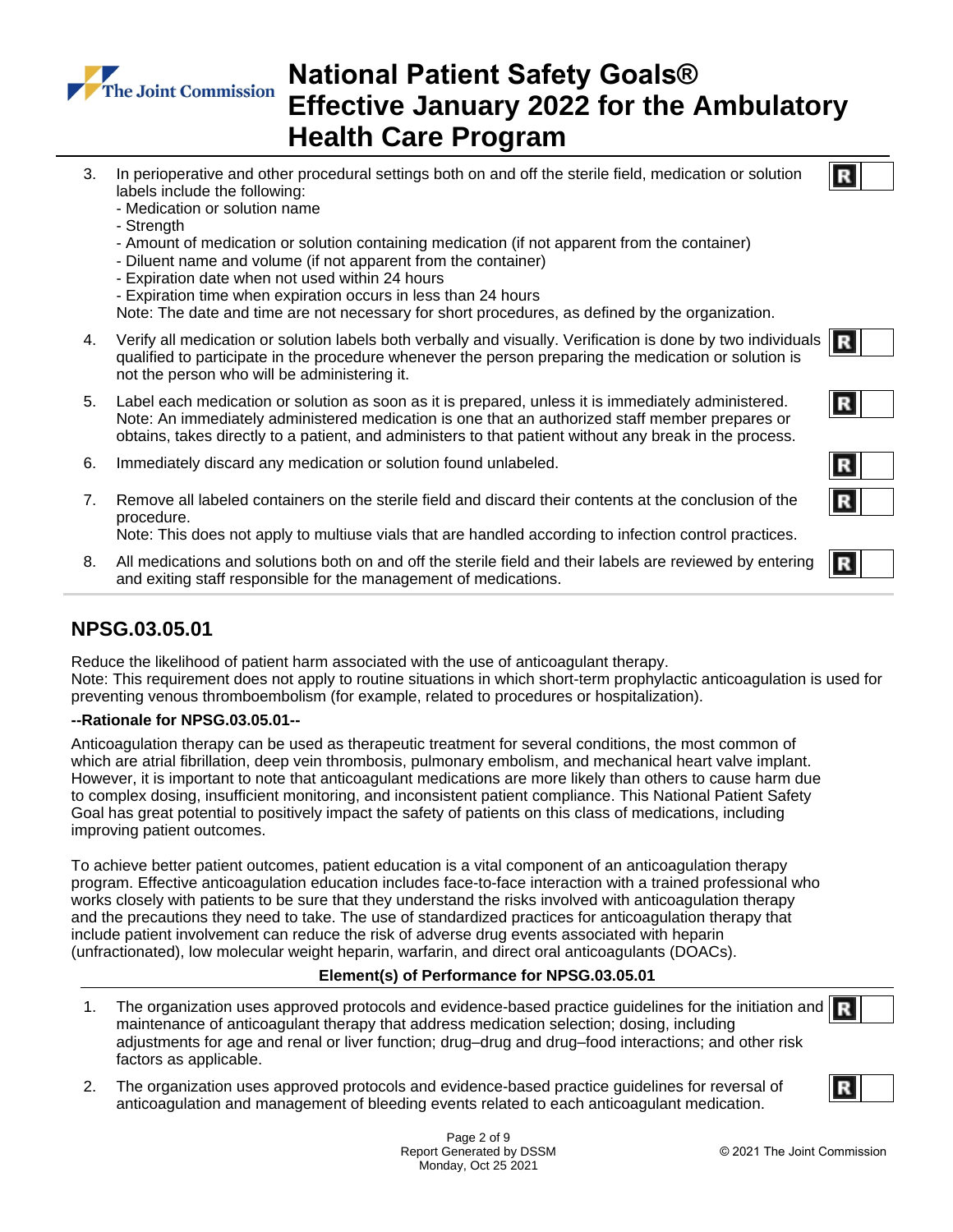

- 4. The organization has a written policy addressing the need for baseline and ongoing laboratory tests to monitor and adjust anticoagulant therapy. Note: For all patients receiving warfarin therapy, use a current international normalized ratio (INR) to monitor and adjust dosage. For patients on a direct oral anticoagulant (DOAC), follow evidence-based practice guidelines regarding the need for laboratory testing. 5. The organization addresses anticoagulation safety practices through the following: - Establishing a process to identify, respond to, and report adverse drug events, including adverse drug event outcomes - Evaluating anticoagulation safety practices, taking actions to improve safety practices, and measuring the effectiveness of those actions in a time frame determined by the organization
- 6. The organization provides education to patients and families specific to the anticoagulant medication prescribed, including the following:
	- Adherence to medication dose and schedule
	- Importance of follow-up appointments and laboratory testing (if applicable)
	- Potential drug–drug and drug–food interactions
	- The potential for adverse drug reactions

#### Introduction to Reconciling Medication Information

The large number of people receiving health care who take multiple medications and the complexity of managing those medications make medication reconciliation an important safety issue. In medication reconciliation, a clinician compares the medications a patient should be using (and is actually using) to the new medications that are ordered for the patient and resolves any discrepancies.

The Joint Commission recognizes that organizations face challenges with medication reconciliation. The best medication reconciliation requires a complete understanding of what the patient was prescribed and what medications the patient is actually taking. It can be difficult to obtain a complete list from every patient in an encounter, and accuracy is dependent on the patient's ability and willingness to provide this information. A good faith effort to collect this information is recognized as meeting the intent of the requirement. As health care evolves with the adoption of more sophisticated systems (such as centralized databases for prescribing and collecting medication information), the effectiveness of these processes will grow.

This National Patient Safety Goal (NPSG) focuses on the risk points of medication reconciliation. The elements of performance in this NPSG are designed to help organizations reduce negative patient outcomes associated with medication discrepancies. Some aspects of the care process that involve the management of medications are addressed in the standards rather than in this goal. These include coordinating information during transitions in care both within and outside of the organization (PC.02.02.01), patient education on safe medication use (PC.02.03.01), and communications with other providers (PC.04.02.01).

In settings where medications are not routinely prescribed or administered, this NPSG provides organizations with the flexibility to decide what medication information they need to collect based on the services they provide to patients. It is often important for clinicians to know what medications the patient is taking when planning care, treatment, or services, even in situations where medications are not used.

### **NPSG.03.06.01**

Maintain and communicate accurate patient medication information.





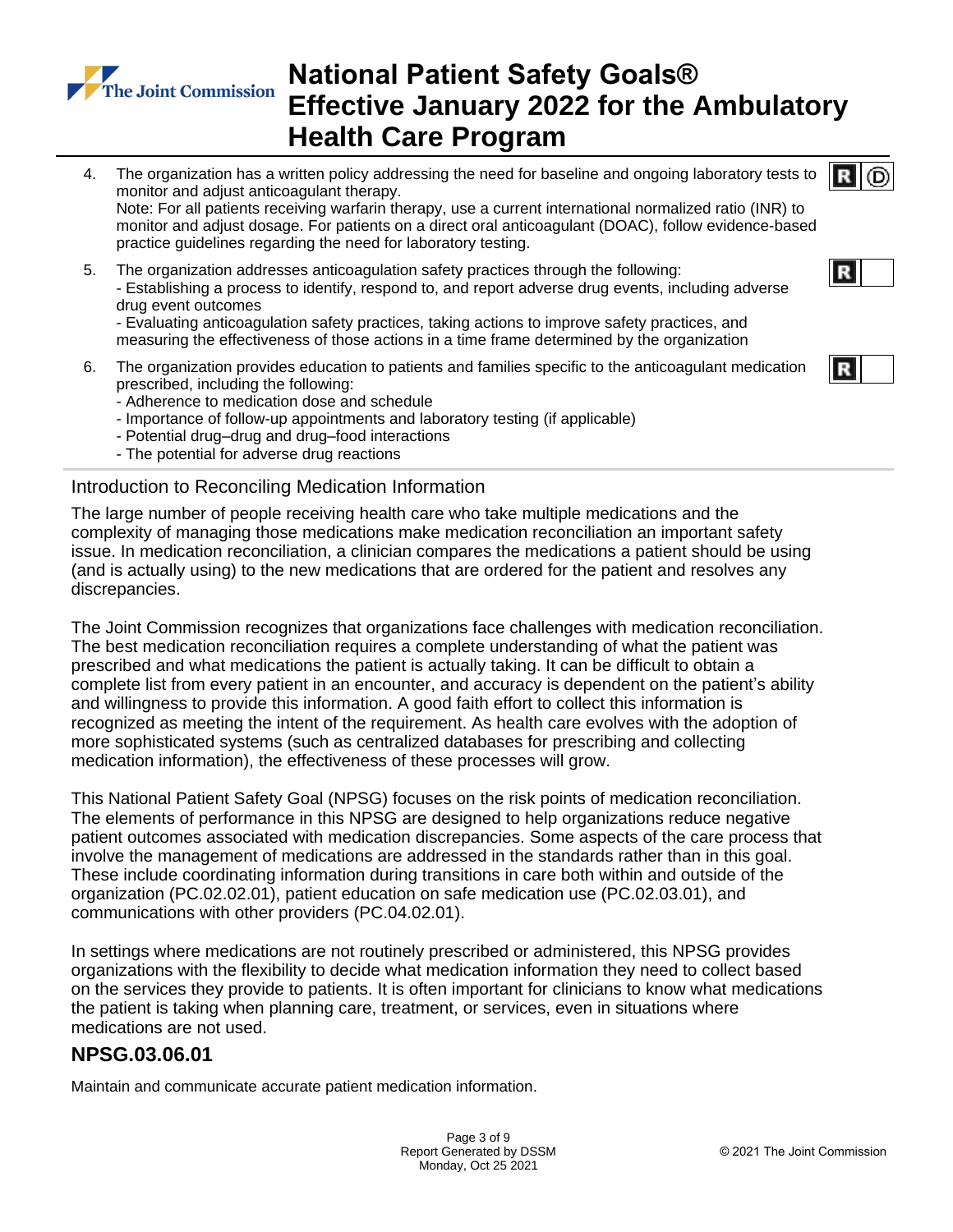

#### **--Rationale for NPSG.03.06.01--**

There is evidence that medication discrepancies can affect patient outcomes. Medication reconciliation is intended to identify and resolve discrepancies—it is a process of comparing the medications a patient is taking (or should be taking) with newly ordered medications. The comparison addresses duplications, omissions, and interactions, and the need to continue current medications. The types of information that clinicians use to reconcile medications include (among others) medication name, dose, frequency, route, and purpose. Organizations should identify the information that needs to be collected in order to reconcile current and newly ordered medications and to safely prescribe medications in the future.

#### **Element(s) of Performance for NPSG.03.06.01**

- 1. Obtain and/or update information on the medications the patient is currently taking. This information is  $\mathbf E$   $\mathbf G$ documented in a list or other format that is useful to those who manage medications. Note 1: The organization obtains the patient's medication information at the beginning of an episode of care. The information is updated when the patient's medications change. Note 2: Current medications include those taken at scheduled times and those taken on an as-needed basis. See the Glossary for a definition of medications. Note 3: It is often difficult to obtain complete information on current medications from the patient. A good faith effort to obtain this information from the patient and/or other sources will be considered as meeting the intent of the EP. 2. Define the types of medication information (for example, name, dose, route, frequency, purpose) to be R collected in different settings. Note: Examples of such settings include primary care, urgent and emergent care, ambulatory surgery, convenient care, outpatient radiology, and diagnostic settings. 3. For organizations that prescribe medications: Compare the medication information the patient brought R to the organization with the medications ordered for the patient by the organization in order to identify and resolve discrepancies. Note: Discrepancies include omissions, duplications, contraindications, unclear information, and changes. A qualified individual, identified by the organization, does the comparison.
- 4. For organizations that prescribe medications: Provide the patient (or family as needed) with written information on the medications the patient should be taking at the end of the episode of care (for example, name, dose, route, frequency, purpose).
- 5. For organizations that prescribe medications: Explain the importance of managing medication information to the patient at the end of the episode of care. Note: Examples include instructing the patient to give a list to their primary care physician; to update the information when medications are discontinued, doses are changed, or new medications (including over-the-counter products) are added; and to carry medication information at all times in the event of emergency situations. (For information on patient education on medications, refer to Standards PC.02.03.01 and PC.04.01.05.)

### Goal 7

Reduce the risk of health care–associated infections.

### **NPSG.07.01.01**

Comply with either the current Centers for Disease Control and Prevention (CDC) hand hygiene guidelines and/or the current World Health Organization (WHO) hand hygiene guidelines.

#### **--Rationale for NPSG.07.01.01--**





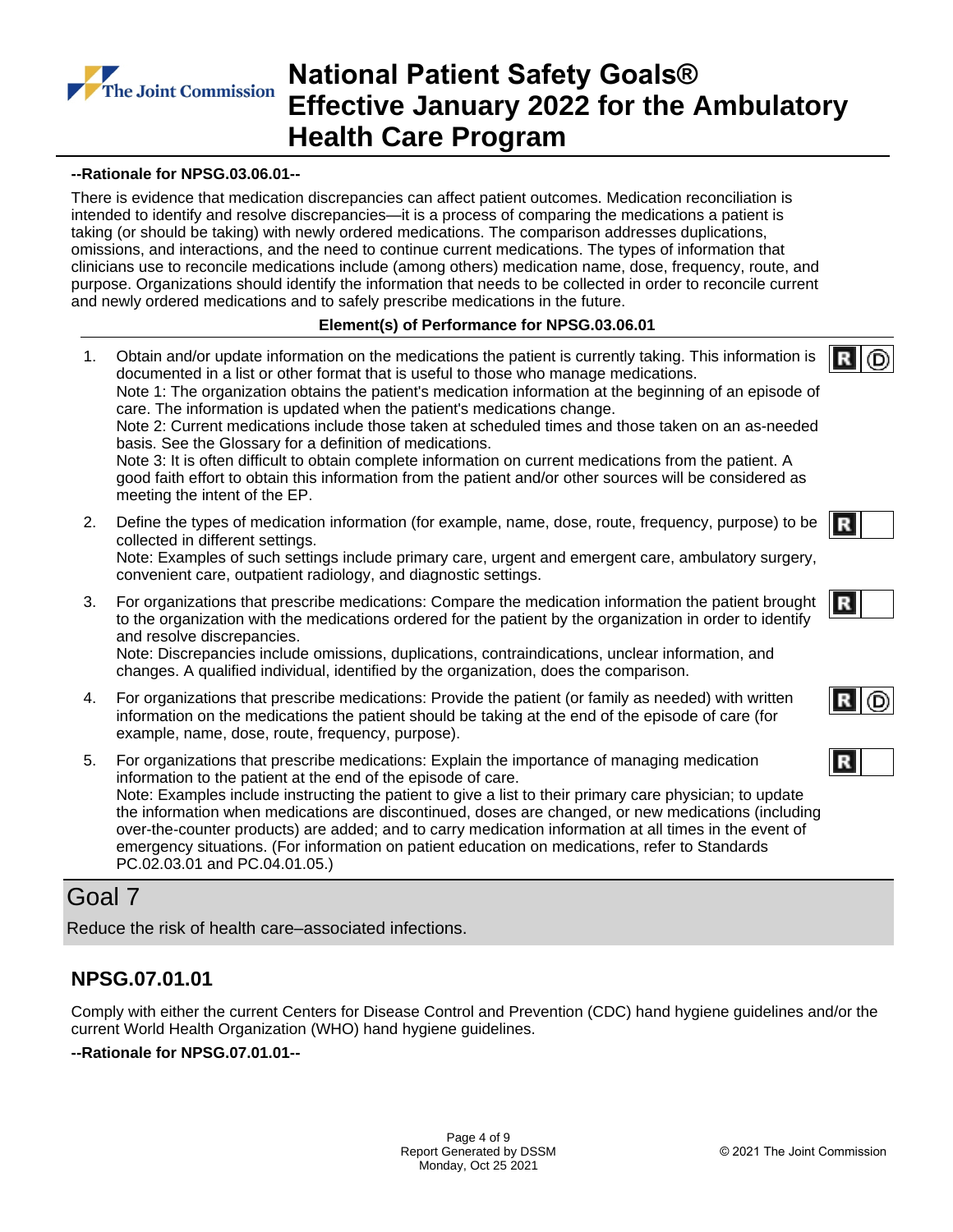

According to the Centers for Disease Control and Prevention, each year, millions of people acquire an infection while receiving care, treatment, or services in a health care organization. Consequently, health care–associated infections (HAIs) are a patient safety issue affecting all types of health care organizations. One of the most important ways to address HAIs is by improving the hand hygiene of health care staff. Compliance with the World Health Organization (WHO) and/or Centers for Disease Control and Prevention (CDC) hand hygiene guidelines will reduce the transmission of infectious agents by staff to patients, thereby decreasing the incidence of HAIs. To ensure compliance with this National Patient Safety Goal, an organization should assess its compliance with the CDC and/or WHO guidelines through a comprehensive program that provides a hand hygiene policy, fosters a culture of hand hygiene, monitors compliance, and provides feedback.

#### **Element(s) of Performance for NPSG.07.01.01**

- 1. Implement a program that follows categories IA, IB, and IC of either the current Centers for Disease Control and Prevention (CDC) and/or the current World Health Organization (WHO) hand hygiene guidelines. (See also IC.01.04.01, EP 1)
- 2. Set goals for improving compliance with hand hygiene guidelines. (See also IC.03.01.01, EP 1)
- 3. Improve compliance with hand hygiene guidelines based on established goals.

## Introduction to the Universal Protocol for Preventing Wrong Site, Wrong Procedure, and Wrong Person Surgery™

The Universal Protocol applies to all surgical and nonsurgical invasive procedures. Evidence indicates that procedures that place the patient at the most risk include those that involve general anesthesia or deep sedation, although other procedures may also affect patient safety. Organizations can enhance safety by correctly identifying the patient, the appropriate procedure, and the correct site of the procedure.

The Universal Protocol is based on the following principles:

- Wrong-person, wrong-site, and wrong-procedure surgery can and must be prevented.

- A robust approach using multiple, complementary strategies is necessary to achieve the goal of always conducting the correct procedure on the correct person, at the correct site.

- Active involvement and use of effective methods to improve communication among all members of the procedure team are important for success.

- To the extent possible, the patient and, as needed, the family are involved in the process.

- Consistent implementation of a standardized protocol is most effective in achieving safety.

The Universal Protocol is implemented most successfully in organizations with a culture that promotes teamwork and where all individuals feel empowered to protect patient safety. An organization should consider its culture when designing processes to meet the Universal Protocol. In some organizations, it may be necessary to be more prescriptive on certain elements of the Universal Protocol or to create processes that are not specifically addressed within these requirements.

Organizations should identify the timing and location of the preprocedure verification and site marking based on what works best for their own unique circumstances. The frequency and scope of the preprocedure verification will depend on the type and complexity of the procedure. The three components of the Universal Protocol are not necessarily presented in chronological order (although the preprocedure verification and site marking precede the final verification in the time-out). Preprocedure verification, site marking, and the timeout procedures should be as consistent as possible throughout the organization.

IR.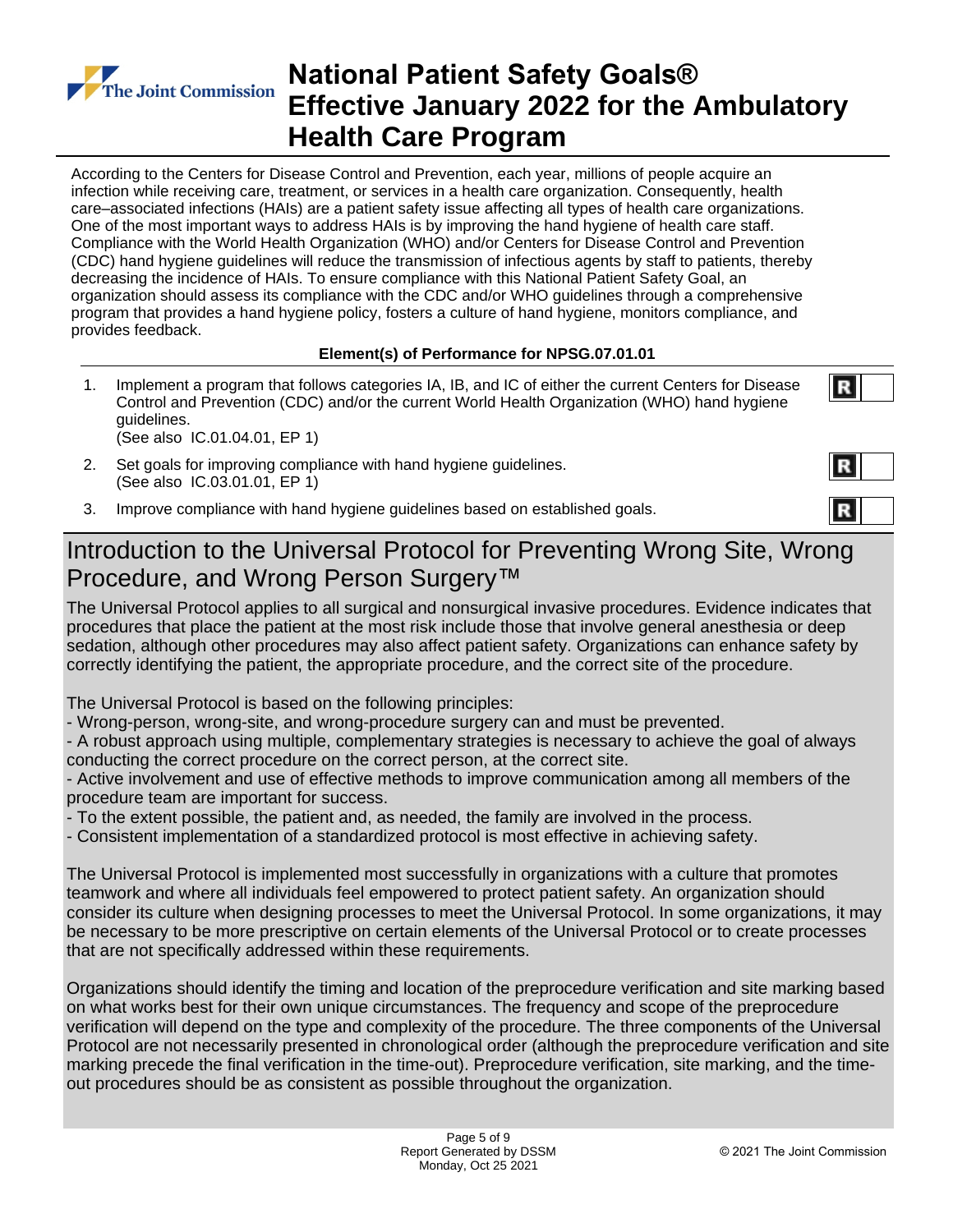

Note: Site marking is not required when the individual doing the procedure is continuously with the patient from the time of the decision to do the procedure through to the performance of the procedure.

### **UP.01.01.01**

Conduct a preprocedure verification process.

#### **--Rationale for UP.01.01.01--**

Organizations should always make sure that any procedure is what the patient needs and is performed on the right person. The frequency and scope of the verification process will depend on the type and complexity of the procedure.

The preprocedure verification is an ongoing process of information gathering and confirmation. The purpose of the preprocedure verification process is to make sure that all relevant documents and related information or equipment are as follows:

- Available prior to the start of the procedure

- Correctly identified, labeled, and matched to the patient's identifiers

- Reviewed and are consistent with the patient's expectations and with the team's understanding of the intended patient, procedure, and site

Preprocedure verification may occur at more than one time and place before the procedure. It is up to the organization to decide when this information is collected and by which team member, but it is best to do it when the patient can be involved. Possibilities include the following:

- When the procedure is scheduled

- At the time of preadmission testing and assessment
- At the time of admission or entry into the facility for a procedure
- Before the patient leaves the preprocedure area or enters the procedure room

Missing information or discrepancies are addressed before starting the procedure.

#### **Element(s) of Performance for UP.01.01.01**

1. Implement a preprocedure process to verify the correct procedure, for the correct patient, at the correct site.

Note: The patient is involved in the verification process when possible.

2. Identify the items that must be available for the procedure and use a standardized list to verify their availability. At a minimum, these items include the following:

R

- Relevant documentation (for example, history and physical, signed procedure consent form, nursing assessment, and preanesthesia assessment)

- Labeled diagnostic and radiology test results (for example, radiology images and scans, or pathology and biopsy reports) that are properly displayed

- Any required blood products, implants, devices, and/or special equipment for the procedure Note: The expectation of this element of performance is that the standardized list is available and is used consistently during the preprocedure verification. It is not necessary to document that the standardized list was used for each patient.

3. Match the items that are to be available in the procedure area to the patient.

# R

### Introduction to UP.01.02.01

Wrong-site surgery should never happen, yet it is an ongoing problem in health care that compromises patient safety. Marking the procedure site is one way to protect patients; patient safety is enhanced when a consistent marking process is used throughout the organization. Site marking is done to prevent errors when there is more than one possible location for a procedure. Examples include different limbs, fingers and toes, lesions, level of the spine, and organs. In cases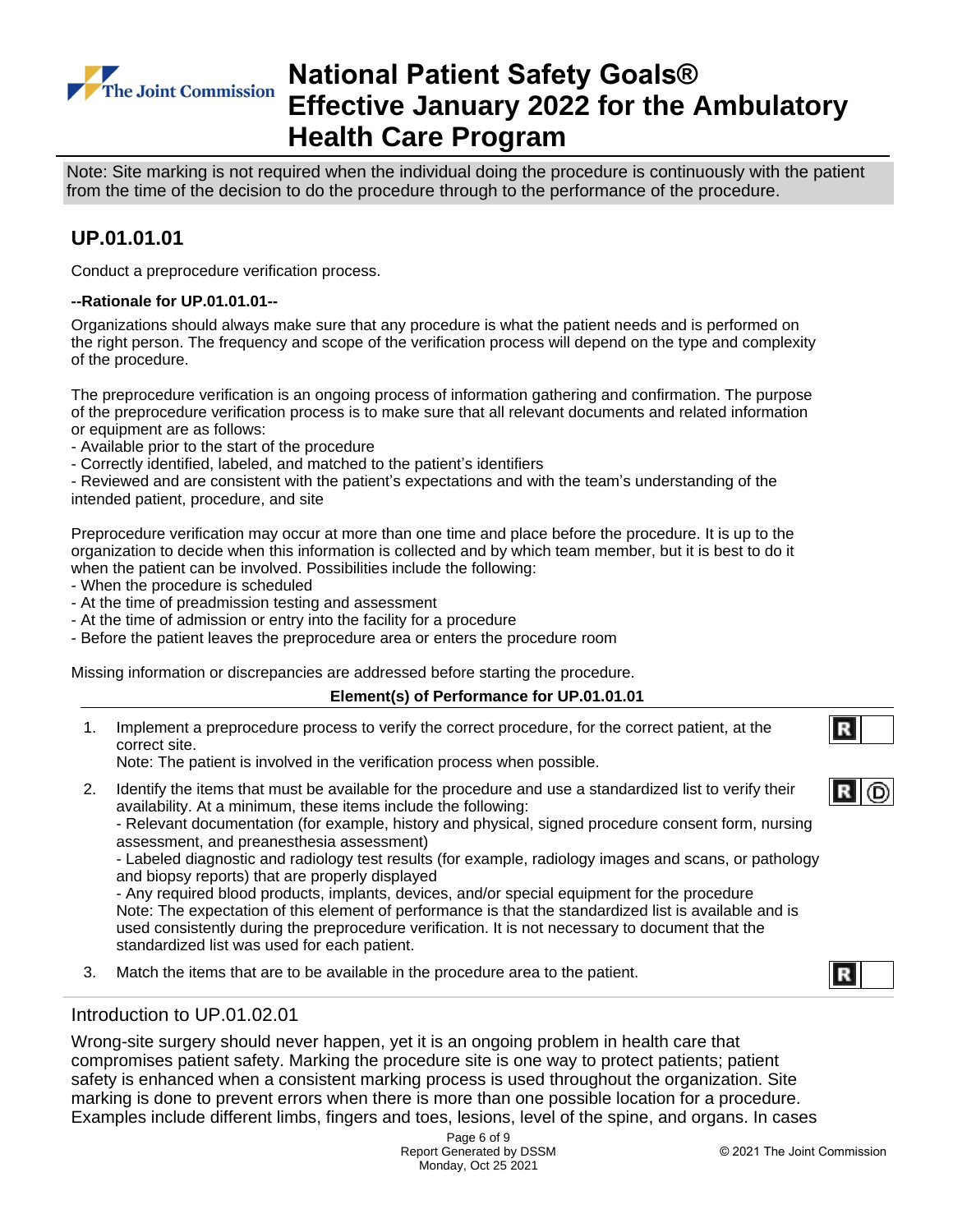

where bilateral structures are removed (such as tonsils or ovaries) the site does not need to be marked.

Responsibility for marking the procedure site is a hotly debated topic. One position is that since the licensed independent practitioner is accountable for the procedure, they should mark the site. Another position is that other individuals should be able to mark the site in the interests of work flow and efficiency.

There is no evidence that patient safety is affected by the job function of the individual who marks the site. The incidence of wrong-site surgery is low enough that it is unlikely that valid data on this subject will ever be available. Furthermore, there is no clear consensus in the field on who should mark the site. Rather than remaining silent on the subject of site marking, The Joint Commission sought a solution that supports the purpose of the site mark. The mark is a communication tool about the patient for members of the team. Therefore, the individual who knows the most about the patient should mark the site. In most cases, that will be the person performing the procedure.

Recognizing the complexities of the work processes supporting invasive procedures, The Joint Commission believes that delegation of site marking to another individual is acceptable in limited situations as long as the individual is familiar with the patient and involved in the procedure. These individuals would include the following:

- Individuals who are permitted through a postgraduate education program to participate in the procedure.

- A licensed individual who performs duties requiring collaborative or supervisory agreements with a licensed independent practitioner. These individuals include advanced practice registered nurses (APRNs) and physician assistants (PAs).

The licensed independent practitioner remains fully accountable for all aspects of the procedure even when site marking is delegated.

### **UP.01.02.01**

Mark the procedure site.

#### **Element(s) of Performance for UP.01.02.01**

- 1. Identify those procedures that require marking of the incision or insertion site. At a minimum, sites are marked when there is more than one possible location for the procedure and when performing the procedure in a different location would negatively affect quality or safety. Note: For spinal procedures, in addition to preoperative skin marking of the general spinal region, special intraoperative imaging techniques may be used for locating and marking the exact vertebral level.
- 2. Mark the procedure site before the procedure is performed and, if possible, with the patient involved.



R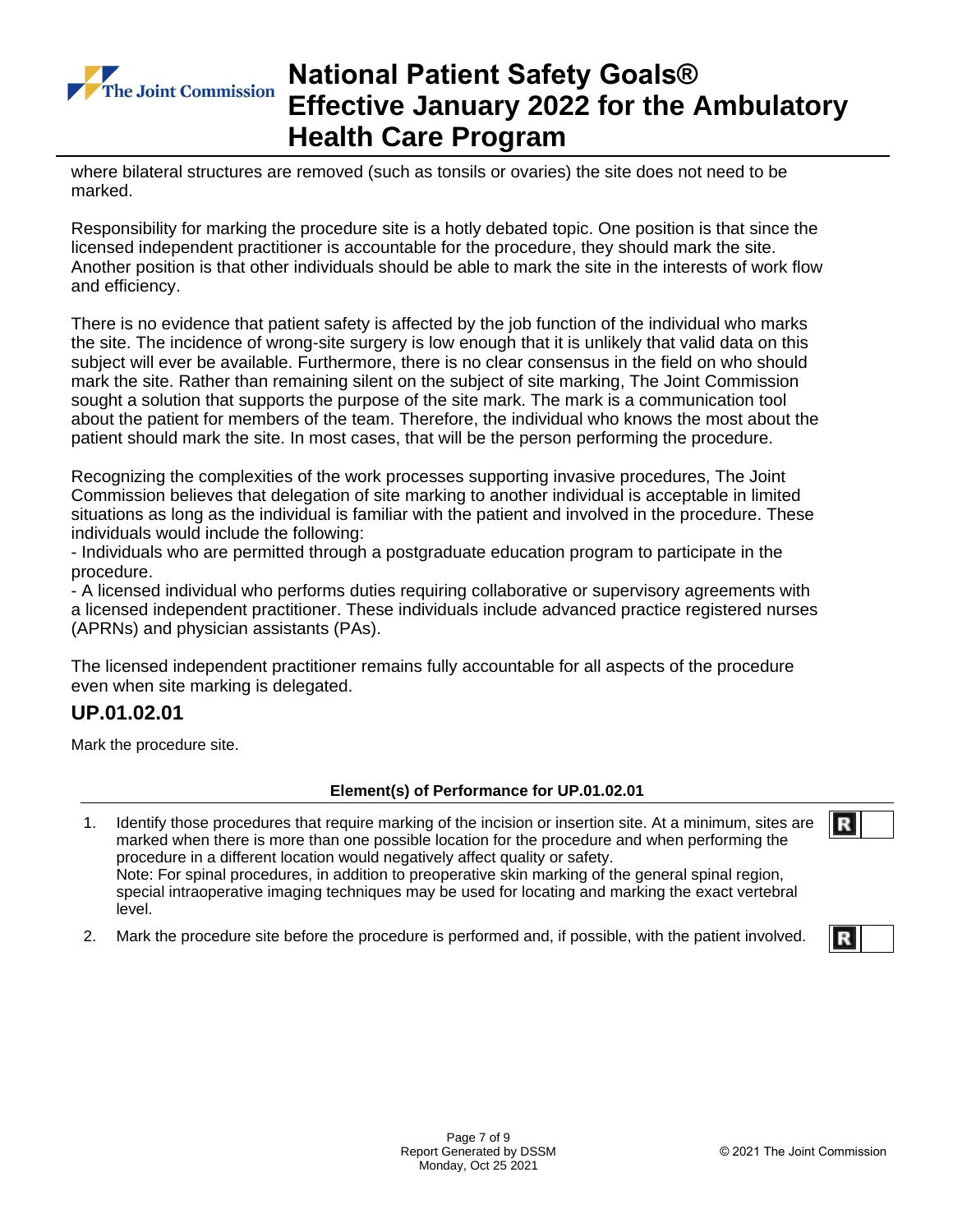

3. The procedure site is marked by a licensed independent practitioner who is ultimately accountable for the procedure and will be present when the procedure is performed. In limited circumstances, the licensed independent practitioner may delegate site marking to an individual who is permitted by the organization to participate in the procedure and has the following qualifications:

- An individual in a medical postgraduate education program who is being supervised by the licensed independent practitioner performing the procedure; who is familiar with the patient; and who will be present when the procedure is performed

- A licensed individual who performs duties requiring a collaborative agreement or supervisory agreement with the licensed independent practitioner performing the procedure (that is, an advanced practice registered nurse [APRN] or physician assistant [PA]); who is familiar with the patient; and who will be present when the procedure is performed.

Note: The organization's leaders define the limited circumstances (if any) in which site marking may be delegated to an individual meeting these qualifications.

4. The method of marking the site and the type of mark is unambiguous and is used consistently throughout the organization.

Note: The mark is made at or near the procedure site and is sufficiently permanent to be visible after skin preparation and draping. Adhesive markers are not the sole means of marking the site.

5. A written, alternative process is in place for patients who refuse site marking or when it is technically or  $\|\cdot\|$ anatomically impossible or impractical to mark the site (for example, mucosal surfaces or perineum). Note: Examples of other situations that involve alternative processes include:

- Minimal access procedures treating a lateralized internal organ, whether percutaneous or through a natural orifice

- Teeth

- Premature infants, for whom the mark may cause a permanent tattoo

### **UP.01.03.01**

A time-out is performed before the procedure.

#### **--Rationale for UP.01.03.01--**

The purpose of the time-out is to conduct a final assessment that the correct patient, site, and procedure are identified. This requirement focuses on those minimum features of the time-out. Some believe that it is important to conduct the time-out before anesthesia for several reasons, including involvement of the patient. An organization may conduct the time-out before anesthesia or may add another time-out at that time. During a time-out, activities are suspended to the extent possible so that team members can focus on active confirmation of the patient, site, and procedure.

A designated member of the team initiates the time-out and it includes active communication among all relevant members of the procedure team. The procedure is not started until all questions or concerns are resolved. The time-out is most effective when it is conducted consistently across the organization.

#### **Element(s) of Performance for UP.01.03.01**

1. Conduct a time-out immediately before starting the invasive procedure or making the incision.

R